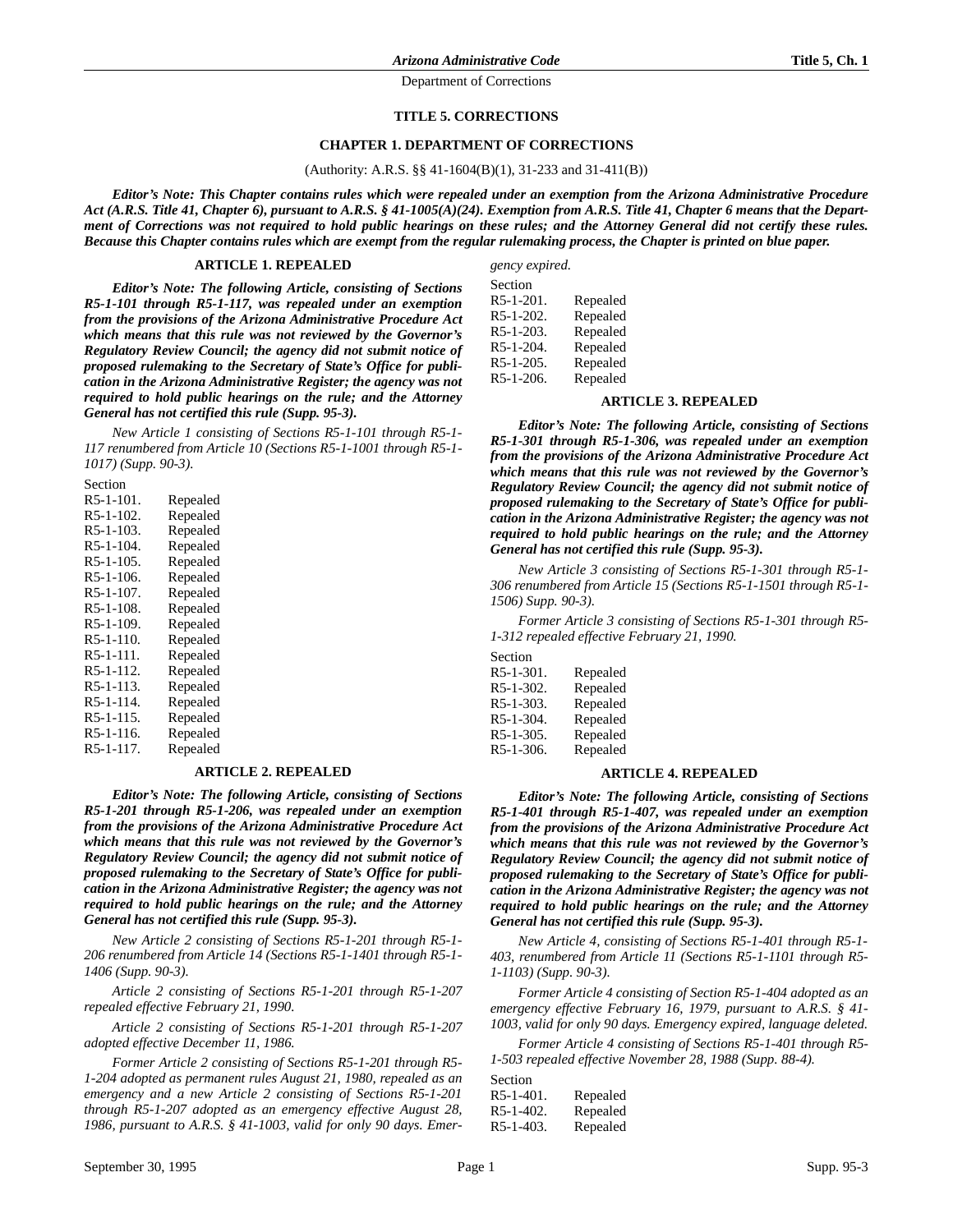| R5-1-404. | Repealed |
|-----------|----------|
| R5-1-405. | Repealed |
| R5-1-406. | Repealed |
| R5-1-407. | Repealed |

## **ARTICLE 5. REPEALED**

*Editor's Note: The following Article, consisting of Sections R5-1-501 through R5-1-506, was repealed under an exemption from the provisions of the Arizona Administrative Procedure Act which means that this rule was not reviewed by the Governor's Regulatory Review Council; the agency did not submit notice of proposed rulemaking to the Secretary of State's Office for publication in the Arizona Administrative Register; the agency was not required to hold public hearings on the rule; and the Attorney General has not certified this rule (Supp. 95-3).*

*New Article 5 consisting of Sections R5-1-501 through R5-1- 507 renumbered from Article 13 (Sections R5-1-1301 through R5-1- 1307) (Supp. 90-3).*

*Former Article 5 consisting of Section R5-1-501 repealed effective February 21, 1990.*

| Section      |          |
|--------------|----------|
| $R5-1-501$ . | Repealed |
| R5-1-502.    | Repealed |
| $R5-1-503$ . | Repealed |
| R5-1-504.    | Repealed |
| $R5-1-505$ . | Repealed |
| $R5-1-506$ . | Repealed |
| R5-1-507.    | Repealed |

#### **ARTICLE 6. REPEALED**

*Editor's Note: The following Article, consisting of Sections R5-1-601 through R5-1-606, was repealed under an exemption from the provisions of the Arizona Administrative Procedure Act which means that this rule was not reviewed by the Governor's Regulatory Review Council; the agency did not submit notice of proposed rulemaking to the Secretary of State's Office for publication in the Arizona Administrative Register; the agency was not required to hold public hearings on the rule; and the Attorney General has not certified this rule (Supp. 95-3).*

*Article 6, consisting of Sections R5-1-601 through R5-1-606 adopted permanently with changes effective November 1, 1993 (Supp. 93-4).*

*Article 6, consisting of Sections R5-1-601 through R5-1-606 adopted again by emergency action effective August 2, 1993, pursuant to A.R.S. § 41-1026, valid for only 90 days (Supp. 93-3).*

*Article 6, consisting of Sections R5-1-601 through R5-1-606 adopted again by emergency action effective May 3, 1993, pursuant to A.R.S. § 41-1026, valid for only 90 days (Supp. 93-2).*

*Article 6, consisting of Sections R5-1-601 through R5-1-606 adopted by emergency action effective February 4, 1993, pursuant to A.R.S. § 41-1026, valid for only 90 days (Supp. 93-1).*

*Article 6 consisting of Sections R5-1-601 through R5-1-608 and Appendix A to R5-1-606 repealed effective February 21, 1990 (Supp. 90-1).*

| Section      |          |
|--------------|----------|
| $R5-1-601$ . | Repealed |
| $R5-1-602$ . | Repealed |
| $R5-1-603$ . | Repealed |
| $R5-1-604.$  | Repealed |
| $R5-1-605$ . | Repealed |
| $R5-1-606$ . | Repealed |

## **ARTICLE 7. REPEALED**

*Editor's Note: The following Article, consisting of Sections*

*R5-1-701 through R5-1-710, was repealed under an exemption from the provisions of the Arizona Administrative Procedure Act which means that this rule was not reviewed by the Governor's Regulatory Review Council; the agency did not submit notice of proposed rulemaking to the Secretary of State's Office for publication in the Arizona Administrative Register; the agency was not required to hold public hearings on the rule; and the Attorney General has not certified this rule (Supp. 95-3).*

| Section   |          |
|-----------|----------|
| R5-1-701. | Repealed |
| R5-1-702. | Repealed |
| R5-1-703. | Repealed |
| R5-1-704. | Repealed |
| R5-1-705. | Repealed |
| R5-1-706. | Repealed |
| R5-1-707. | Repealed |
| R5-1-708. | Repealed |
| R5-1-709. | Repealed |
| R5-1-710. | Repealed |
|           |          |

# **ARTICLE 8. REPEALED**

*Article 8 consisting of Sections R5-1-801 through R5-1-808 repealed effective March 2, 1989.*

## **ARTICLE 9. REPEALED**

*Article 9 consisting of Sections R5-1-901 through R5-1-904 repealed effective November 28, 1988.*

#### **ARTICLE 10. RENUMBERED**

*Former Article 10 consisting of Sections R5-1-1001 through R5-1-1017 renumbered to Article 1 (Sections R5-1-101 through R5- 1-117) (Supp. 90-3).*

## **ARTICLE 11. RENUMBERED**

*Former Article 11 consisting of Sections R5-1-1101 through R5-1-1103 renumbered to Article 4 (Sections R5-1-401 through R5- 1-403) (Supp. 90-3).*

*Article 11 consisting of Sections R5-1-1101 through R5-1-1103 adopted effective June 7, 1988 (Supp. 88-2).*

## **ARTICLE 12. EMERGENCY EXPIRED**

*Article 12 consisting of Sections R5-1-1201 and R5-1-1202 adopted as an emergency effective October 31, 1986, pursuant to A.R.S. § 41-1003, valid for only 90 days (Supp. 86-5). Emergency expired. Language deleted (Supp. 88-2).*

## **ARTICLE 13. RENUMBERED**

*Former Article 13 consisting of Sections R5-1-1301 through R5-1-1307 renumbered to Article 5 (Sections R5-1-501 through R5- 1-507) (Supp. 90-3).*

*Article 13 consisting of Sections R5-1-1301 through R5-1- 1307 adopted effective July 16, 1990 (Supp. 90-3).*

## **ARTICLE 14. RENUMBERED**

*Former Article 14 consisting of Sections R5-1-1401 through R5-1-1406 renumbered to Article 2 (Sections R5-1-201 through R5- 1-206) (Supp. 90-3).*

*Article 14 consisting of Sections R5-1-1401 through R4-1- 1404 amended and adopted as a permanent rule; Sections R5-1- 1405 and R5-1-1406 adopted effective September 5, 1989 (Supp. 89-3).*

*Article 14 consisting of Sections R5-1-1401 through R5-1- 1404 readopted as an emergency effective June 29, 1989, pursuant to A.R.S. § 41-1026, valid for only 90 days (Supp. 89-2).*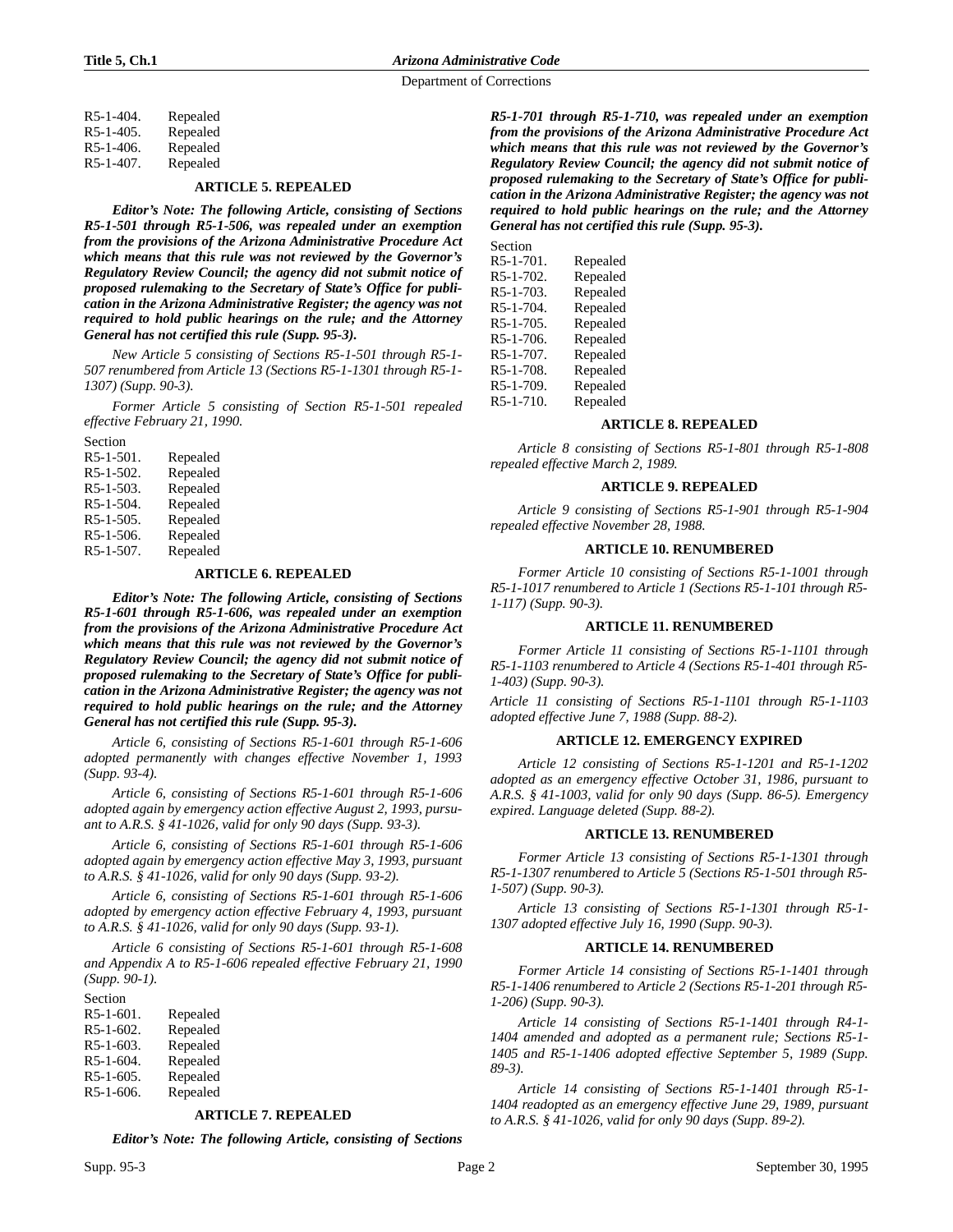*Article 14 consisting of Sections R5-1-1401 through R5-1- 1404 adopted as an emergency effective December 30, 1988, pursuant to A.R.S. § 41-1026, valid for only 90 days (Supp. 88-4). Emergency expired.*

## **ARTICLE 15. RENUMBERED**

*Former Article 15 consisting of Sections R5-1-1501 through R5-1-1506 renumbered to Article 3 (Sections R5-1-301 through R5- 1-306) (Supp. 90-3).*

*Article 15 consisting of Sections R5-1-1501 through R5-1- 1506 adopted without change as a permanent rule effective September 12, 1989 (Supp. 89-3).*

*Article 15 consisting of Sections R5-1-1501 through R5-1- 1506 adopted as an emergency effective May 22, 1989, pursuant to A.R.S. § 41-1026, valid for only 90 days (Supp. 89-2).*

#### **ARTICLE 1. REPEALED**

*Former Article 10 consisting of Sections R5-1-1001 through R5-1-1017 renumbered to Article 1 (Sections R5-1-101 through R5-1-117) (Supp. 90-3).*

## **R5-1-101. Repealed**

#### **Historical Note**

Adopted as an emergency effective October 19, 1984, pursuant to A.R.S. § 41-1003, valid for only 90 days (Supp. 84-5). Emergency expired. New Section R5-1- 1001 adopted effective January 23, 1985 (Supp. 85-1). Former Section R5-1-1001 repealed, new Section R5-1- 1001 adopted effective April 27, 1989 (Supp. 89-2). Section R5-1-101 renumbered from R5-1-1001 (Supp. 90-3). Repealed effective July 13, 1995 (Supp. 95-3).

#### **R5-1-102. Repealed**

#### **Historical Note**

Adopted as an emergency effective October 19, 1984, pursuant to A.R.S. § 41-1003, valid for only 90 days (Supp. 84-5). Emergency expired. New Section R5-1- 1002 adopted effective January 23, 1985 (Supp. 85-1). Former Section R5-1-1002 repealed, new Section R5-1- 1002 adopted effective April 27, 1989 (Supp. 89-2). Section R5-1-102 renumbered from R5-1-1002 (Supp. 90-3). Repealed effective July 13, 1995 (Supp. 95-3).

## **R5-1-103. Repealed**

## **Historical Note**

Adopted as an emergency effective October 19, 1984, pursuant to A.R.S. § 41-1003, valid for only 90 days (Supp. 84-5). Emergency expired. New Section R5-1- 1003 adopted effective January 23, 1985 (Supp. 85-1). Former Section R5-1-1003 repealed, new Section R5-1- 1003 adopted effective April 27, 1989 (Supp. 89-2). Section R5-1-103 renumbered from R5-1-1003 (Supp. 90-3). Repealed effective July 13, 1995 (Supp. 95-3).

## **R5-1-104. Repealed**

## **Historical Note**

Adopted as an emergency effective October 19, 1984, pursuant to A.R.S. § 41-1003, valid for only 90 days (Supp. 84-5). Emergency expired. New Section R5-1- 1004 adopted effective January 23, 1985 (Supp. 85-1). Former Section R5-1-1004 repealed, new Section R5-1- 1004 adopted effective April 27, 1989 (Supp. 89-2). Section R5-1-104 renumbered from R5-1-1004 (Supp. 90-3). Repealed effective July 13, 1995 (Supp. 95-3).

#### **R5-1-105. Repealed**

## **Historical Note**

Adopted as an emergency effective October 19, 1984, pursuant to A.R.S. § 41-1003, valid for only 90 days (Supp. 84-5). Emergency expired. New Section R5-1- 1005 adopted effective January 23, 1985 (Supp. 85-1). Former Section R5-1-1005 repealed, new Section R5-1- 1005 adopted effective April 27, 1989 (Supp. 89-2). Section R5-1-105 renumbered from R5-1-1005 (Supp. 90-3). Repealed effective July 13, 1995 (Supp. 95-3).

## **R5-1-106. Repealed**

#### **Historical Note**

Adopted as an emergency effective October 19, 1984, pursuant to A.R.S. § 41-1003, valid for only 90 days (Supp. 84-5). Emergency expired. New Section R5-1- 1006 adopted effective January 23, 1985 (Supp. 85-1). Former Section R5-1-1006 repealed, new Section R5-1- 1006 adopted effective April 27, 1989 (Supp. 89-2). Section R5-1-106 renumbered from R5-1-1006 (Supp. 90-3). Repealed effective July 13, 1995 (Supp. 95-3).

## **R5-1-107. Repealed**

#### **Historical Note**

Adopted as an emergency effective October 19, 1984, pursuant to A.R.S. § 41-1003, valid for only 90 days (Supp. 84-5). Emergency expired. New Section R5-1- 1007 adopted effective January 23, 1985 (Supp. 85-1). Former Section R5-1-1007 repealed, new Section R5-1- 1007 adopted effective April 27, 1989 (Supp. 89-2). Section R5-1-107 renumbered from R5-1-1007 (Supp. 90-3). Repealed effective July 13, 1995 (Supp. 95-3).

## **R5-1-108. Repealed**

## **Historical Note**

Adopted effective April 27, 1989 (Supp. 89-2). Section R5-1-108 renumbered from R5-1-1008 (Supp. 90-3). Repealed effective July 13, 1995 (Supp. 95-3).

## **R5-1-109. Repealed**

## **Historical Note**

Adopted as an emergency effective October 19, 1984, pursuant to A.R.S. § 41-1003, valid for only 90 days (Supp. 84-5). Emergency expired. New Section R5-1- 1009 adopted effective January 23, 1985 (Supp. 85-1). Former Section R5-1-1008 repealed, new Section R5-1- 1009 adopted effective April 27, 1989 (Supp. 89-2). Section R5-1-109 renumbered from R5-1-1009 (Supp. 90-3). Repealed effective July 13, 1995 (Supp. 95-3).

# **R5-1-110. Repealed**

## **Historical Note**

Adopted as an emergency effective October 19, 1984, pursuant to A.R.S. § 41-1003, valid for only 90 days (Supp. 84-5). Emergency expired. New Section R5-1- 1010 adopted effective January 23, 1985 (Supp. 85-1). Former Section R5-1-1009 repealed, new Section R5-1- 1010 adopted effective April 27, 1989 (Supp. 89-2). Section R5-1-110 renumbered from R5-1-1010 (Supp. 90-3). Repealed effective July 13, 1995 (Supp. 95-3).

## **R5-1-111. Repealed**

## **Historical Note**

Adopted as an emergency effective October 19, 1984, pursuant to A.R.S. § 41-1003, valid for only 90 days (Supp. 84-5). Emergency expired. New Section R5-1-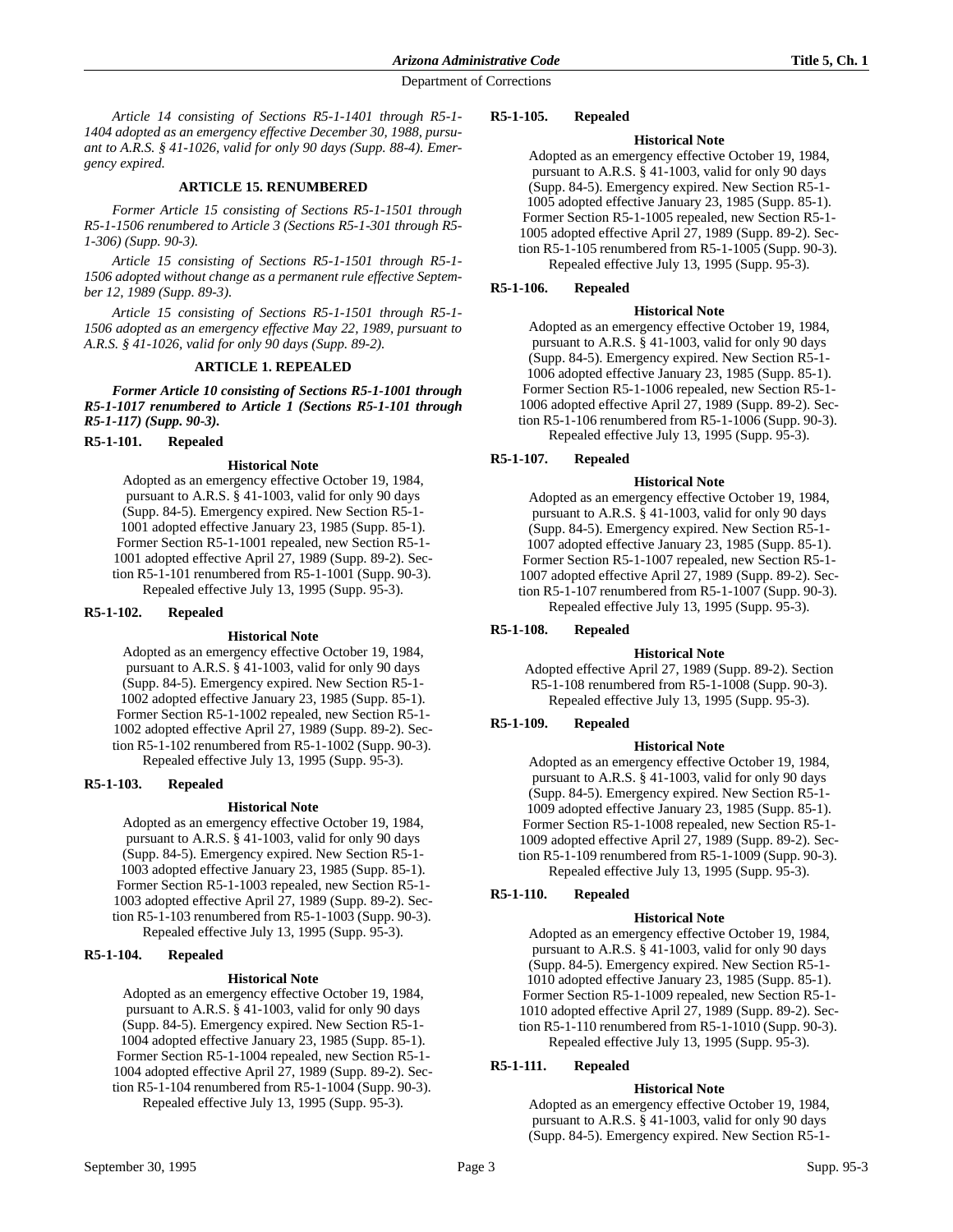1011 adopted effective January 23, 1985 (Supp. 85-1). Former Section R5-1-1010 repealed, new Section R5-1- 1011 adopted effective April 27, 1989 (Supp. 89-2). Section R5-1-111 renumbered from R5-1-1011 (Supp. 90-3). Repealed effective July 13, 1995 (Supp. 95-3).

## **R5-1-112. Repealed**

## **Historical Note**

Former Section R5-1-1014 repealed, new Section R5-1- 1012 adopted effective April 27, 1989 (Supp. 89-2). Section R5-1-112 renumbered from R5-1-1012 (Supp. 90-3). Repealed effective July 13, 1995 (Supp. 95-3).

## **R5-1-113. Repealed**

## **Historical Note**

Adopted as an emergency effective October 19, 1984, pursuant to A.R.S. § 41-1003, valid for only 90 days (Supp. 84-5). Emergency expired. New Section R5-1- 1013 adopted effective January 23, 1985 (Supp. 85-1). Former Section R5-1-1011 repealed, new Section R5-1- 1013 adopted effective April 27, 1989 (Supp. 89-2). Section R5-1-113 renumbered from R5-1-1013 (Supp. 90-3). Repealed effective July 13, 1995 (Supp. 95-3).

## **R5-1-114. Repealed**

## **Historical Note**

Adopted as an emergency effective October 19, 1984, pursuant to A.R.S. § 41-1003, valid for only 90 days (Supp. 84-5). Emergency expired. New Section R5-1- 1014 adopted effective January 23, 1985 (Supp. 85-1). Former Section R5-1-1012 repealed, new Section R5-1- 1014 adopted effective April 27, 1989 (Supp. 89-2). Section R5-1-114 renumbered from R5-1-1014 (Supp. 90-3). Repealed effective July 13, 1995 (Supp. 95-3).

## **R5-1-115. Repealed**

# **Historical Note**

Adopted effective April 27, 1989 (Supp. 89-2). Section R5-1-115 renumbered from R5-1-1015 (Supp. 90-3). Text corrected (Supp. 94-2). Repealed effective July 13, 1995 (Supp. 95-3).

## **R5-1-116. Repealed**

# **Historical Note**

Adopted effective April 27, 1989 (Supp. 89-2). Section R5-1-116 renumbered from R5-1-1016 (Supp. 90-3). Repealed effective July 13, 1995 (Supp. 95-3).

# **R5-1-117. Repealed**

# **Historical Note**

Adopted effective April 27, 1989 (Supp. 89-2). Section R5-1-117 renumbered from R5-1-1017 (Supp. 90-3). Repealed effective July 13, 1995 (Supp. 95-3).

# **ARTICLE 2. REPEALED**

*New Article 2 consisting of Sections R5-1-201 through R5-1- 206 renumbered from Article 14 (Sections R5-1-1401 through R5-1- 1406 (Supp. 90-3).*

# **R5-1-201. Repealed**

## **Historical Note**

Former Section R5-1-201 repealed effective February 21, 1990 (Supp. 90-1). Former Section R5-1-1401 adopted as an emergency effective December 30, 1988, pursuant to A.R.S. § 41-1026, valid for only 90 days (Supp. 88-4). Emergency expired. Amended and readopted as an emergency effective March 31, 1989, pursuant to A.R.S. § 41- 1026, valid for only 90 days (Supp. 89-1). Emergency expired. Readopted without change as an emergency effective June 29, 1989, pursuant to A.R.S. § 41-1026, valid for only 90 days (Supp. 89-2). Emergency expired. Amended and adopted as a permanent rule effective September 5, 1989 (Supp. 89-3). Section R5-1-201 renumbered from Section R5-1-1401 (Supp. 90-3). Amended as an emergency effective September 14, 1990, pursuant to A.R.S. § 41-1026, valid for only 90 days (Supp. 90-3). Emergency expired. Adopted with changes effective November 4, 1992 (Supp. 92-4). Repealed effective July 13, 1995 (Supp. 95-3).

# **R5-1-202. Repealed**

## **Historical Note**

 Former Section R5-1-202 repealed effective February 21, 1990 (Supp. 90-1). Adopted as an emergency effective December 30, 1988, pursuant to A.R.S. § 41-1026, valid for only 90 days (Supp. 88-4). Emergency expired. Amended and readopted as an emergency effective March 31, 1989, pursuant to A.R.S. § 41-1026, valid for only 90 days (Supp. 89-1). Emergency expired. Readopted without change as an emergency effective June 29, 1989, pursuant to A.R.S. § 41-1026, valid for only 90 days (Supp. 89-2). Emergency expired. Amended and adopted as a permanent rule effective September 5, 1989 (Supp. 89-3). Section R5-1-202 renumbered from Section R5-1-1402 (Supp. 90-3). Section R5-1-202 repealed, new Section R5-1-202 renumbered from R5-1- 203 and amended by emergency action effective September 14, 1990, pursuant to A.R.S. § 41-1026, valid for only 90 days (Supp. 90-3). Emergency expired. Section repealed, new Section adopted effective November 4,

1992 (Supp. 92-4). Amended effective March 2, 1994 (Supp. 94-1). Repealed effective July 13, 1995 (Supp. 95- 3).

# **R5-1-203. Repealed**

# **Historical Note**

 Former Section R5-1-203 repealed effective February 21, 1990 (Supp. 90-1). Former Section R5-1-1403 adopted as an emergency effective December 30, 1988, pursuant to A.R.S. § 41-1026, valid for only 90 days (Supp. 88-4). Emergency expired. Amended and readopted as an emergency effective March 31, 1989, pursuant to A.R.S. § 41-1026, valid for only 90 days (Supp. 89-1). Emergency expired. Readopted without change as an emergency effective June 29, 1989, pursuant to A.R.S. § 41-1026, valid for only 90 days (Supp. 89- 2). Emergency expired. Amended and adopted as a permanent rule effective September 5, 1989 (Supp. 89-3). New Section R5-1-203 renumbered from R5-1-1403 (Supp. 90-3). Former Section R5-1-203 to Section R5-1- 202, new Section R5-1-203 renumbered from R5-1-204 and amended by emergency action effective September 14, 1990, pursuant to A.R.S. § 41-1026, valid for only 90 days (Supp. 90-3). Emergency expired. Section repealed, new Section R5-1-203 renumbered from R5-1-204 and amended effective November 4, 1992 (Supp. 92-4). Repealed effective July 13, 1995 (Supp. 95-3).

# **R5-1-204. Repealed**

# **Historical Note**

 Former Section R5-1-204 repealed effective February 21, 1990 (Supp. 90-1). Former Section R5-1-1404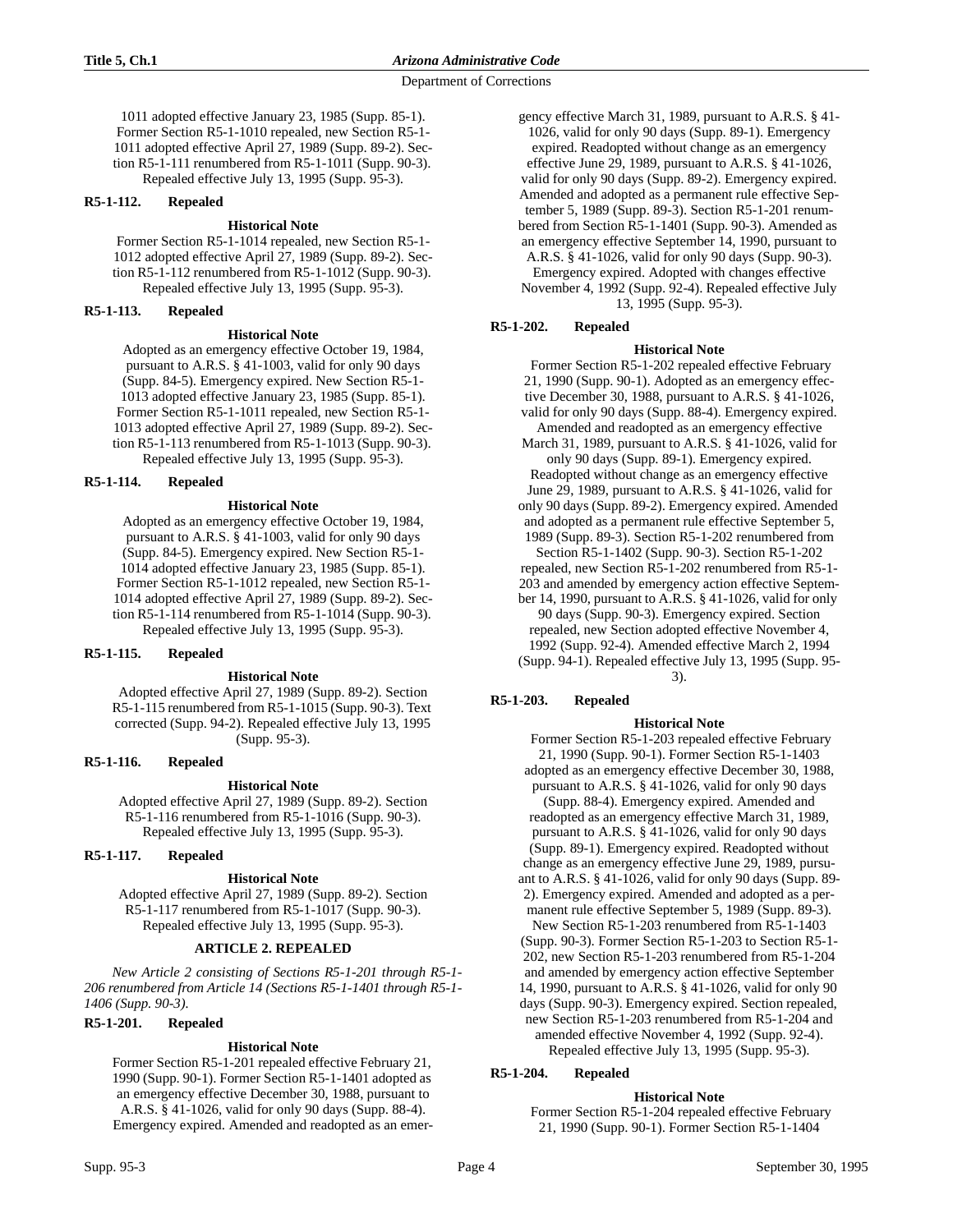adopted as an emergency effective December 30, 1988, pursuant to A.R.S. § 41-1026, valid for only 90 days (Supp. 88-4). Emergency expired. Readopted without change as an emergency effective March 31, 1989, pursuant to A.R.S. § 41-1026, valid for only 90 days (Supp. 89- 1). Emergency expired. Readopted without change as an emergency effective June 29, 1989, pursuant to A.R.S. § 41-1026, valid for only 90 days (Supp. 89-2). Emergency expired. Amended and adopted as a permanent rule effective September 5, 1989 (Supp. 89-3). New Section R5-1- 204 renumbered from R5-1-1404 (Supp. 90-3). Former Section R5-1-204 renumbered to Section R5-1-203, new

Section R5-1-204 renumbered from R5-1-205 and amended by emergency action effective September 14, 1990, pursuant to A.R.S. § 41-1026, valid for only 90 days (Supp. 90-3). Emergency expired. Former Section R5-1-204 renumbered to R5-1-203, new Section R5-1- 204 renumbered from R5-1-205 and amended effective November 4, 1992 (Supp. 92-4). Repealed effective July 13, 1995 (Supp. 95-3).

# **R5-1-205. Repealed**

## **Historical Note**

Former Section R5-1-205 repealed effective February 21, 1990 (Supp. 90-1). Former Section R5-1-1405 adopted effective September 5, 1989 (Supp. 89-3). New Section R5-1-205 renumbered from R5-1-1405 (Supp. 90-3). Section R5-1-205 renumbered to Section R5-1-204, new Section R5-1-205 adopted by emergency action effective September 14, 1990, pursuant to A.R.S. § 41-1026, valid for only 90 days (Supp. 90-3). Emergency expired. Former Section R5-1-205 renumbered to R5-1-204, new Section R5-1-205 adopted effective November 4, 1992 (Supp. 92-4). Repealed effective July 13, 1995 (Supp. 95- 3).

## **R5-1-206. Repealed**

#### **Historical Note**

 Former Section R5-1-206 repealed effective February 21, 1990 (Supp. 90-1). Former Section R5-1-1406 adopted effective September 5, 1989 (Supp. 89-3). New Section R5-1-206 renumbered from R5-1-1406 (Supp. 90-3). Section R5-1-206 amended by emergency action effective September 14, 1990, pursuant to A.R.S. § 41- 1026, valid for only 90 days (Supp. 90-3). Emergency expired. Amended effective November 4, 1992 (Supp. 92-4). Repealed effective July 13, 1995 (Supp. 95-3).

## **ARTICLE 3. REPEALED**

*New Article 3 consisting of Sections R5-1-301 through R5-1- 306 renumbered from Article 15 (Supp. 90-3).*

*Former Article 3 consisting of Sections R5-1-301 through R5-1-312 repealed effective February 21, 1990 (Supp. 90-1).*

# **R5-1-301. Repealed**

## **Historical Note**

Former Section R5-1-301 repealed effective February 21, 1990 (Supp. 90-1). Former Section R5-1-1501 adopted as an emergency effective May 22, 1989, pursuant to A.R.S. § 41-1026, valid for only 90 days (Supp. 89-2). Emergency expired. Readopted without change as an emergency effective September 12, 1989, pursuant to A.R.S. §

41-1026, valid for only 90 days (Supp. 89-3). Emergency expired. Readopted without change as an emergency effective December 22, 1989, pursuant to A.R.S. § 41- 1026, valid for only 90 days (Supp. 89-4). Emergency

expired. Adopted with change as a permanent rule effective January 4, 1990 (Supp. 90-1). New Section R5-1-301 renumbered from R5-1-1501 (Supp. 90-3). Repealed effective July 13, 1995 (Supp. 95-3).

## **R5-1-302. Repealed**

#### **Historical Note**

Former Section R5-1-302 repealed effective February 21, 1990 (Supp. 90-1). Former Section R5-1-1502 adopted as an emergency effective May 22, 1989, pursuant to A.R.S. § 41-1026, valid for only 90 days (Supp. 89-2). Emergency expired. Readopted without change as an emergency effective September 12, 1989, pursuant to A.R.S. § 41-1026, valid for only 90 days (Supp. 89-3). Emergency expired. Readopted without change as an emergency effective December 22, 1989, pursuant to A.R.S. § 41- 1026, valid for only 90 days (Supp. 89-4). Emergency expired. Adopted as a permanent rule effective January 4, 1990 (Supp. 90-1). New Section R5-1-302 renumbered from R5-1-1502 (Supp. 90-3). Repealed effective July 13, 1995 (Supp. 95-3).

## **R5-1-303. Repealed**

#### **Historical Note**

Former Section R5-1-303 repealed effective February 21, 1990 (Supp. 90-1). Former Section R5-1-1503 adopted as an emergency effective May 22, 1989, pursuant to A.R.S. § 41-1026, valid for only 90 days (Supp. 89-2). Emergency expired. Readopted without change as an emergency effective September 12, 1989, pursuant to A.R.S. § 41-1026, valid for only 90 days (Supp. 89-3). Emergency expired. Readopted without change as an emergency effective December 22, 1989, pursuant to A.R.S. § 41- 1026, valid for only 90 days (Supp. 89-4). Emergency expired. Adopted as a permanent rule effective January 4, 1990 (Supp. 90-1). New Section R5-1-303 renumbered from R5-1-1503 (Supp. 90-3). Repealed effective July 13, 1995 (Supp. 95-3).

# **R5-1-304. Repealed**

## **Historical Note**

Former Section R5-1-303 repealed effective February 21, 1990 (Supp. 90-1). Former Section R5-1-1503 adopted as an emergency effective May 22, 1989, pursuant to A.R.S. § 41-1026, valid for only 90 days (Supp. 89-2). Emergency expired. Readopted without change as an emergency effective September 12, 1989, pursuant to A.R.S. § 41-1026, valid for only 90 days (Supp. 89-3). Emergency expired. Readopted without change as an emergency effective December 22, 1989, pursuant to A.R.S. § 41- 1026, valid for only 90 days (Supp. 89-4). Emergency expired. Adopted as a permanent rule effective January 4, 1990 (Supp. 90-1). New Section R5-1-304 renumbered from R5-1-1504 (Supp. 90-3). Repealed effective July 13, 1995 (Supp. 95-3).

## **R5-1-305. Repealed**

An inmate may request to make an emergency call through institutional staff, in accordance with institutional procedures. The request is subject to the approval of the Warden, Deputy Warden or Administrator.

## **Historical Note**

Former Section R5-1-305 repealed effective February 21, 1990 (Supp. 90-1). Former Section R5-1-1505 adopted as an emergency effective May 22, 1989, pursuant to A.R.S. § 41-1026, valid for only 90 days (Supp. 89-2). Emer-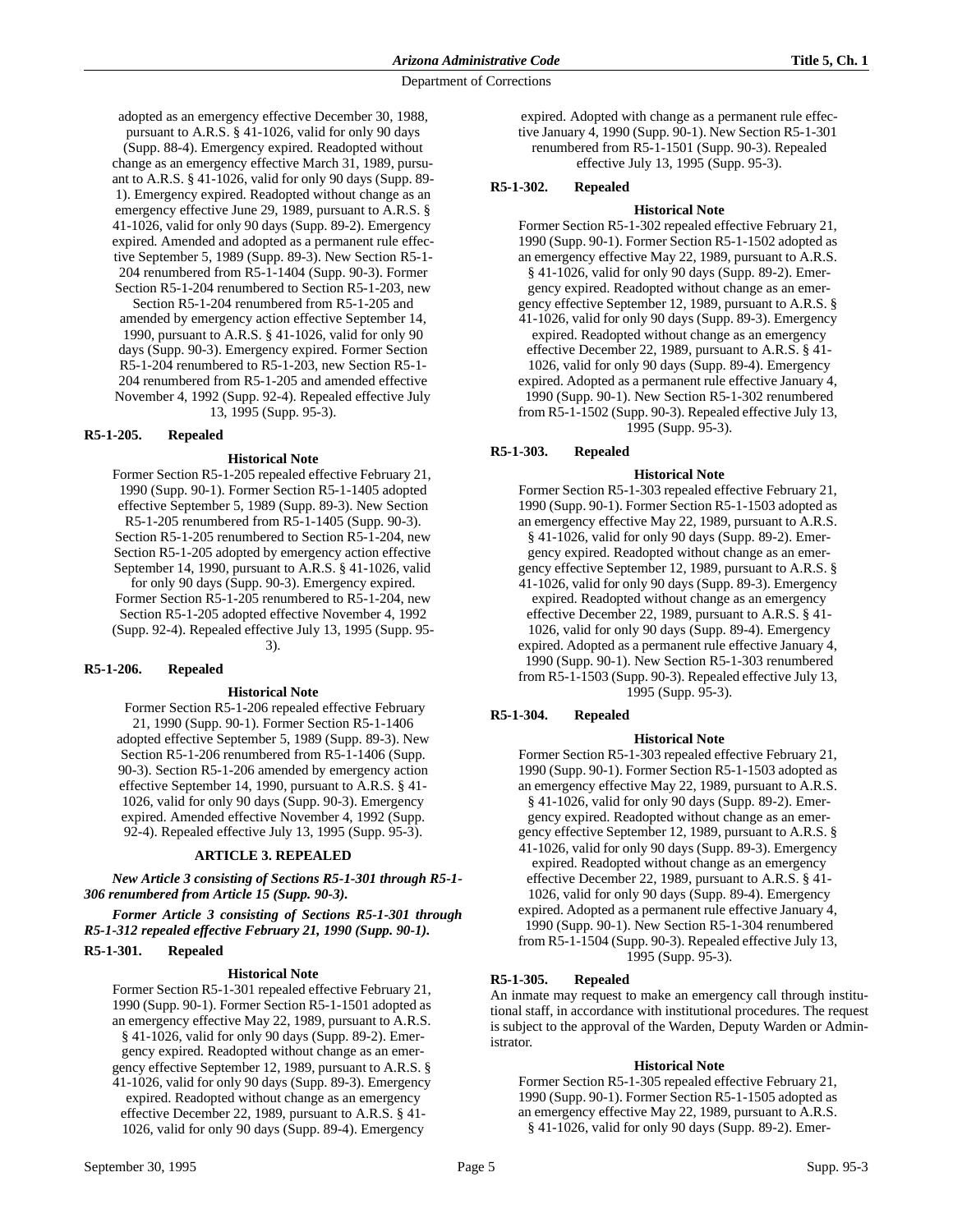gency expired. Readopted without change as an emergency effective September 12, 1989, pursuant to A.R.S. § 41-1026, valid for only 90 days (Supp. 89-3). Emergency expired. Amended and readopted as an emergency effective December 22, 1989, pursuant to A.R.S. § 41-1026, valid for only 90 days (Supp. 89-4). Emergency expired. Adopted with changes as a permanent rule effective January 4, 1990 (Supp. 90-1). New Section R5-1-305 renumbered from R5-1-1505 (Supp. 90-3). Repealed effective July 13, 1995 (Supp. 95-3).

# **R5-1-306. Repealed**

#### **Historical Note**

Former Section R5-1-306 repealed effective February 21, 1990 (Supp. 90-1). Former Section R5-1-1506 adopted as an emergency effective May 22, 1989, pursuant to A.R.S. § 41-1026, valid for only 90 days (Supp. 89-2). Emergency expired. Readopted without change as an emergency effective September 12, 1989, pursuant to A.R.S. § 41-1026, valid for only 90 days (Supp. 89-3). Emergency expired. Readopted without change as an emergency effective December 22, 1989, pursuant to A.R.S. § 41- 1026, valid for only 90 days (Supp. 89-4). Emergency expired. Adopted as a permanent rule effective January 4, 1990 (Supp. 90-1). New Section R5-1-306 renumbered from R5-1-1506 (Supp. 90-3). Repealed effective July 13, 1995 (Supp. 95-3).

# **ARTICLE 4. REPEALED**

*Former Article 11 consisting of Sections R5-1-1101 through R5-1-1103 renumbered to Article 4 (Sections R5-1-401 through R5-1-403) (Supp. 90-3).*

*Article 4 consisting of Sections R5-1-401 through R4-1-403 repealed effective November 28, 1988 (Supp. 88-4).*

#### **R5-1-401. Repealed**

## **Historical Note**

Former Section R5-1-401 repealed effective November 28, 1988 (Supp. 88-4). Former Section R5-1-1101 adopted effective June 7, 1988 (Supp. 88-2). Section R5- 1-401 renumbered from R5-1-1101 (Supp. 90-3). Amended effective June 7, 1995 (Supp. 95-2). Repealed effective July 13, 1995 (Supp. 95-3).

## **R5-1-402. Repealed**

## **Historical Note**

Former Section R5-1-402 repealed effective November 28, 1988 (Supp. 88-4). Former Section R5-1-1102 adopted effective June 7, 1988 (Supp. 88-2). Section R5- 1-402 renumbered from R5-1-1102 (Supp. 90-3). Section R5-1-402 renumbered to R5-1-403, new Section R5-1- 402 adopted effective June 7, 1995 (Supp. 95-2). Repealed effective July 13, 1995 (Supp. 95-3).

# **R5-1-403. Repealed**

#### **Historical Note**

Former Section R5-1-403 repealed effective November 28, 1988 (Supp. 88-4). Former Section R5-1-1103 adopted effective June 7, 1988 (Supp. 88-2). Section R5- 1-403 renumbered from R5-11103 (Supp. 90-3). Section R5-1-403 repealed, new Section R5-1-403 renumbered from Section R5-1-402 and amended effective June 7, 1995 (Supp. 95-2). Repealed effective July 13, 1995 (Supp. 95-3).

#### **R5-1-404. Repealed**

# **Historical Note**

Adopted effective February 16, 1979 (Supp. 79-1). Correction, Historical Note for Supp. 79-1 should read, Adopted as an emergency effective February 16, 1979, pursuant to A.R.S. § 41-1003, valid for only 90 days (Supp. 79-3). Emergency expired, language deleted (Supp. 89-2). New Section R5-1-404 adopted effective June 7, 1995 (Supp. 95-2). Repealed effective July 13, 1995 (Supp. 95-3).

# **R5-1-405. Repealed**

#### **Historical Note**

Adopted effective June 7, 1995 (Supp. 95-2). Repealed effective July 13, 1995 (Supp. 95-3).

## **R5-1-406. Repealed**

#### **Historical Note**

Adopted effective June 7, 1995 (Supp. 95-2). Repealed effective July 13, 1995 (Supp. 95-3).

#### **R5-1-407. Repealed**

## **Historical Note**

Adopted effective June 7, 1995 (Supp. 95-2). Repealed effective July 13, 1995 (Supp. 95-3).

#### **ARTICLE 5. REPEALED**

*Editor's Note: Throughout Article 5, the Department has capitalized defined terms as required by the Governor's Regulatory Review Council.*

*New Article 5 consisting of Sections R5-1-501 through R5-1- 507 renumbered from Article 13 consisting of Sections R5-1-1301 through R5-1-1307 (Supp. 90-3).*

*Former Article 5 consisting of Section R5-1-501 repealed effective February 21, 1990.*

## **R5-1-501. Repealed**

#### **Historical Note**

Former Section R5-1-501 repealed effective February 21, 1990 (Supp. 90-1). Adopted as Section R5-1-1301 effective July 16, 1990; Section R5-1-501 renumbered from Section R5-1-1301 (Supp. 90-3). Amended effective December 16, 1992 (Supp. 92-4). Amended effective February 28, 1994 (Supp. 94-1). Repealed effective July 13, 1995 (Supp. 95-3).

## **R5-1-502. Repealed**

#### **Historical Note**

Adopted as Section R5-1-1302 effective July 16, 1990; New Section R5-1-502 renumbered from Section R5-1- 1302 (Supp. 90-3). Amended effective December 16, 1992 (Supp. 92-4). Amended effective February 28, 1994 (Supp. 94-1). Repealed effective July 13, 1995 (Supp. 95- 3).

## **R5-1-503. Repealed**

## **Historical Note**

Adopted as Section R5-1-1303 effective July 16, 1990; New Section R5-1-503 renumbered from Section R5-1- 1303 (Supp. 90-3). Amended effective December 16, 1992 (Supp. 92-4). Amended effective February 28, 1994 (Supp. 94-1). Repealed effective July 13, 1995 (Supp. 95- 3).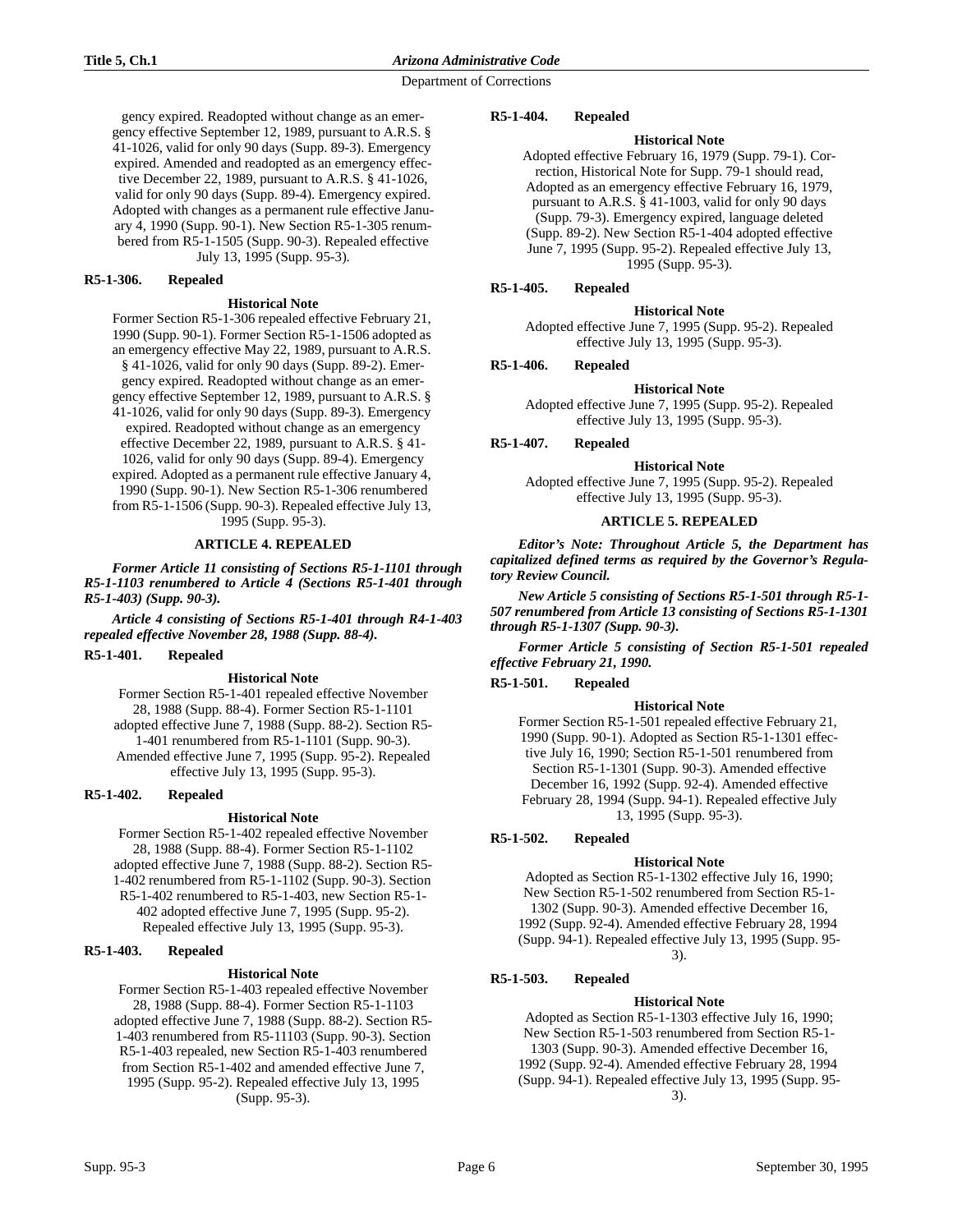**R5-1-504. Repealed**

#### **Historical Note**

Adopted as Section R5-1-1304 effective July 16, 1990; New Section R5-1-504 renumbered from Section R5-1- 1304 (Supp. 90-3). Amended effective December 16, 1992 (Supp. 92-4). Amended effective February 28, 1994 (Supp. 94-1). Repealed effective July 13, 1995 (Supp. 95- 3).

## **R5-1-505. Repealed**

#### **Historical Note**

Adopted as Section R5-1-1305 effective July 16, 1990; New Section R5-1-505 renumbered from Section R5-1- 1305 (Supp. 90-3). Section repealed, new Section adopted effective December 16, 1992 (Supp. 92-4). Amended effective February 28, 1994 (Supp. 94-1). Repealed effective July 13, 1995 (Supp. 95-3).

#### **R5-1-506. Repealed**

#### **Historical Note**

Adopted as Section R5-1-1306 effective July 16, 1990; New Section R5-1-506 renumbered from Section R5-1- 1306 (Supp. 90-3). Amended effective February 28, 1994 (Supp. 94-1). Repealed effective July 13, 1995 (Supp. 95- 3).

# **R5-1-507. Repealed**

# **Historical Note**

Adopted as Section R5-1-1307 effective July 16, 1990; New Section R5-1-507 renumbered from Section R5-1- 1307 (Supp. 90-3). Amended effective December 16, 1992 (Supp. 92-4). Amended effective February 28, 1994 (Supp. 94-1). Repealed effective August 21, 1995 (Supp.

95-3).

## **ARTICLE 6. REPEALED**

#### **R5-1-601. Repealed**

#### **Historical Note**

Adopted as an emergency effective October 1, 1981, pursuant to A.R.S. § 41-1003, valid for only 90 days (Supp. 81-5). Former Section R5-1-601 adopted as an emergency now adopted and amended effective December 31, 1981 (Supp. 81-6). Section repealed effective February 21, 1990 (Supp. 90-1). Emergency rule adopted effective February 4, 1993, pursuant to A.R.S. § 41-1026, valid for only 90 days (Supp. 93-1). Emergency rule adopted again effective May 3, 1993, pursuant to A.R.S. § 41-1026, valid for only 90 days (Supp. 93-2). Emergency rule adopted again effective August 2, 1993, pursuant to A.R.S. § 41-1026, valid for only 90 days (Supp. 93-3). Permanent rule adopted with changes effective November 1, 1993 (Supp. 93-4). Repealed effective July 13, 1995 (Supp. 95-3).

#### **R5-1-602. Repealed**

#### **Historical Note**

Adopted as an emergency effective October 1, 1981, pursuant to A.R.S. § 41-1003, valid for only 90 days (Supp. 81-5). Former Section R5-1-602 adopted as an emergency now adopted without change effective December 31, 1981 (Supp. 81-6). Amended subsections (K) and (L) effective May 14, 1984 (Supp. 84-3). Section repealed effective February 21, 1990 (Supp. 90-1). Emergency rule adopted effective February 4, 1993, pursuant to A.R.S. § 41-1026, valid for only 90 days (Supp. 93-1).

Emergency rule adopted again effective May 3, 1993, pursuant to A.R.S. § 41-1026, valid for only 90 days (Supp. 93-2). Emergency rule adopted again effective August 2, 1993, pursuant to A.R.S. § 41-1026, valid for only 90 days (Supp. 93-3). Permanent rule adopted with changes effective November 1, 1993 (Supp. 93-4). Repealed effective July 13, 1995 (Supp. 95-3).

## **R5-1-603. Repealed**

#### **Historical Note**

Adopted as an emergency effective October 1, 1981, pursuant to A.R.S. § 41-1003, valid for only 90 days (Supp. 81-5). Former Section R5-1-603 adopted as an emergency now adopted with amendment to subsection (E)(2) effective December 31, 1981 (Supp. 81-6). Editorial correction, subsection (H)(7) adopted as an emergency effec-

tive October 1, 1981, and as a permanent adoption effective December 31, 1981, not shown previously. Subsections (B) through (H) amended effective May 14, 1984 (Supp. 84-3). Amended as an emergency effective March 5, 1986, pursuant to A.R.S. § 41-1003, valid for only 90 days (Supp. 86-2). Amended subsections (D) and (F) effective June 5, 1986 (Supp. 86-3). Section repealed effective February 21, 1990 (Supp. 90-1). Emergency rule adopted effective February 4, 1993, pursuant to A.R.S. § 41-1026, valid for only 90 days (Supp. 93-1). Emergency rule adopted again effective May 3, 1993, pursuant to A.R.S. § 41-1026, valid for only 90 days (Supp. 93-2). Emergency rule adopted again effective August 2, 1993, pursuant to A.R.S. § 41-1026, valid for only 90 days (Supp. 93-3). Permanent rule adopted with changes effective November 1, 1993 (Supp. 93-4). Repealed effective July 13, 1995 (Supp. 95-3).

# **R5-1-604. Repealed**

## **Historical Note**

Adopted as an emergency effective October 1, 1981, pursuant to A.R.S. § 41-1003, valid for only 90 days (Supp. 81-5). Former Section R5-1-604 adopted as an emergency now adopted without change effective December 31, 1981 (Supp. 81-6). Amended subsections (B) and (C) effective May 14, 1984 (Supp. 84-3). Section repealed effective February 21, 1990 (Supp. 90-1). Emergency rule adopted effective February 4, 1993, pursuant to A.R.S. § 41-1026, valid for only 90 days (Supp. 93-1). Emergency rule adopted again effective May 3, 1993, pursuant to A.R.S. § 41-1026, valid for only 90 days (Supp. 93-2). Emergency rule adopted again effective August 2, 1993, pursuant to A.R.S. § 41-1026, valid for only 90 days (Supp. 93-3). Permanent rule adopted with changes effective November 1, 1993 (Supp. 93-4). Repealed effective July 13, 1995 (Supp. 95-3).

# **R5-1-605. Repealed**

## **Historical Note**

Adopted as an emergency effective October 1, 1981, pursuant to A.R.S. § 41-1003, valid for only 90 days (Supp. 81-5). Former Section R5-1-605 adopted as an emergency now adopted without change effective December 31, 1981 (Supp. 81-6). Section repealed effective February 21, 1990 (Supp. 90-1). Emergency rule adopted effective February 4, 1993, pursuant to A.R.S. § 41-1026, valid for only 90 days (Supp. 93-1). Emergency rule adopted again effective May 3, 1993, pursuant to A.R.S. § 41-1026, valid for only 90 days (Supp. 93-2). Emergency rule adopted again effective August 2, 1993, pursu-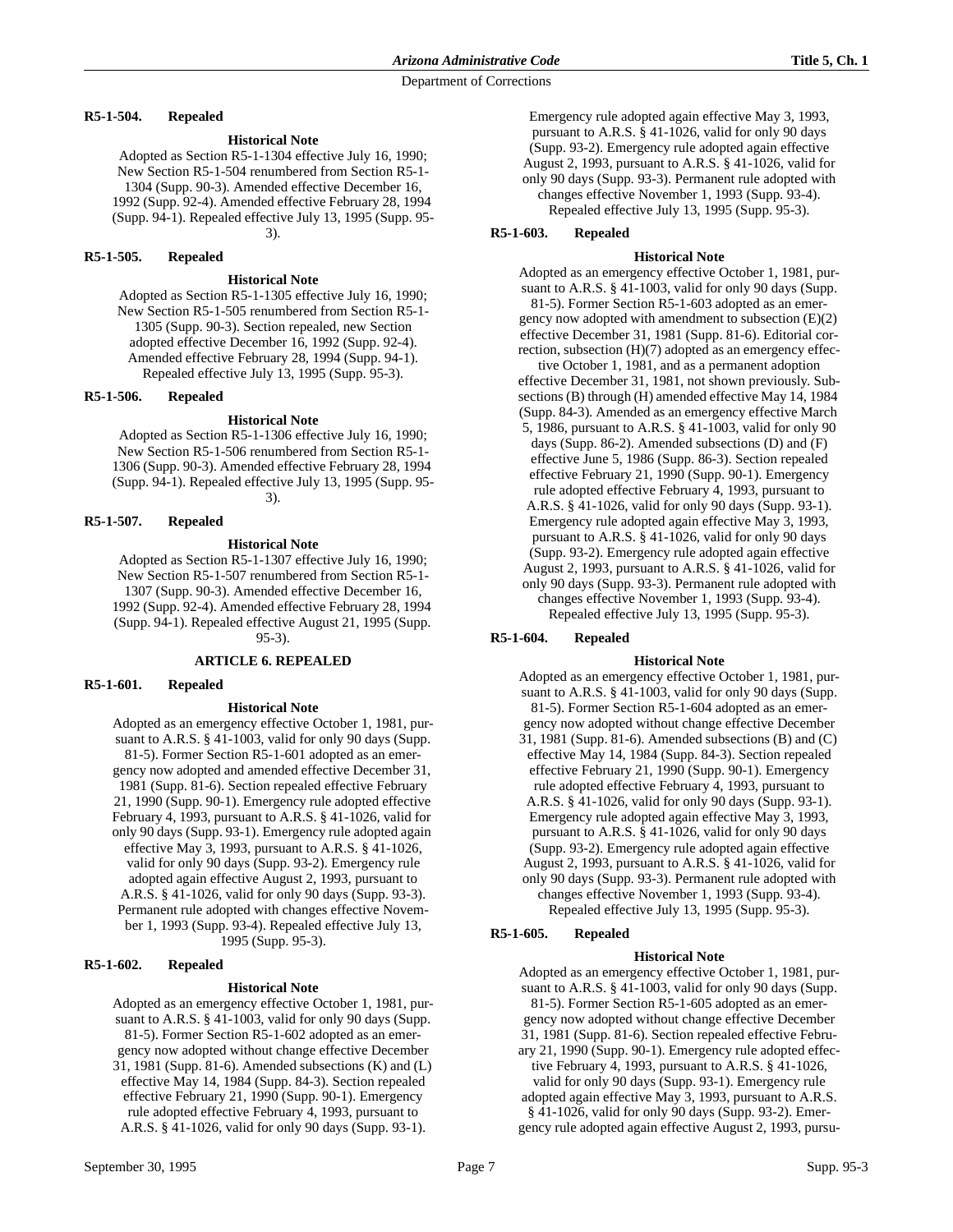ant to A.R.S. § 41-1026, valid for only 90 days (Supp. 93- 3). Permanent rule adopted with changes effective November 1, 1993 (Supp. 93-4). Repealed effective July 13, 1995 (Supp. 95-3).

## **R5-1-606. Repealed**

#### **Historical Note**

Adopted as an emergency effective October 1, 1981, pursuant to A.R.S. § 41-1003, valid for only 90 days (Supp. 81-5). Former Section R5-1-606 adopted as an emergency now adopted without change effective December 31, 1981 (Supp. 81-6). Section repealed effective February 21, 1990 (Supp. 90-1). Emergency rule adopted effective February 4, 1993, pursuant to A.R.S. § 41-1026, valid for only 90 days (Supp. 93-1). Emergency rule adopted again effective May 3, 1993, pursuant to A.R.S. § 41-1026, valid for only 90 days (Supp. 93-2). Emergency rule adopted again effective August 2, 1993, pursuant to A.R.S. § 41-1026, valid for only 90 days (Supp. 93- 3). Permanent rule adopted with changes effective November 1, 1993 (Supp. 93-4). Repealed effective July 13, 1995 (Supp. 95-3).

## **ARTICLE 7. REPEALED**

**R5-1-701. Repealed**

#### **Historical Note**

Adopted effective January 12, 1995 (Supp. 95-1). Repealed effective July 13, 1995 (Supp. 95-3).

# **R5-1-702. Repealed**

**Historical Note** Adopted effective January 12, 1995 (Supp. 95-1). Repealed effective July 13, 1995 (Supp. 95-3).

## **R5-1-703. Repealed**

#### **Historical Note**

Adopted effective January 12, 1995 (Supp. 95-1). Repealed effective July 13, 1995 (Supp. 95-3).

## **R5-1-704. Repealed**

**Historical Note** Adopted effective January 12, 1995 (Supp. 95-1). Repealed effective July 13, 1995 (Supp. 95-3).

## **R5-1-705. Repealed**

## **Historical Note**

Adopted effective January 12, 1995 (Supp. 95-1). Repealed effective July 13, 1995 (Supp. 95-3).

#### **R5-1-706. Repealed**

#### **Historical Note**

Adopted effective January 12, 1995 (Supp. 95-1). Repealed effective July 13, 1995 (Supp. 95-3).

#### **R5-1-707. Repealed**

## **Historical Note**

Adopted effective January 12, 1995 (Supp. 95-1). Repealed effective July 13, 1995 (Supp. 95-3).

## **R5-1-708. Repealed**

#### **Historical Note**

Adopted effective January 12, 1995 (Supp. 95-1). Repealed effective July 13, 1995 (Supp. 95-3).

#### **R5-1-709. Repealed**

#### **Historical Note**

Adopted effective January 12, 1995 (Supp. 95-1). Repealed effective July 13, 1995 (Supp. 95-3).

#### **R5-1-710. Repealed**

**Historical Note**

Adopted effective January 12, 1995 (Supp. 95-1). Repealed effective July 13, 1995 (Supp. 95-3).

## **ARTICLE 8. REPEALED**

*Former Article 8 consisting of Sections R5-1-801 through R5-1-808 repealed effective March 2, 1989.*

#### **ARTICLE 9. REPEALED**

*Former Article 9 consisting of Sections R5-1-901 through R5-1-904 repealed effective November 28, 1988.*

#### **ARTICLE 10. RENUMBERED**

*Former Article 10 consisting of Sections R5-1-1001 through R5-1-1017 renumbered to Article 1 (Sections R5-1-101 through R5-1-117) (Supp. 90-3).*

*New Article 10 consisting of Sections R5-1-1001 through R5- 1-1017 adopted effective April 27, 1989.*

*Article 10 consisting of Sections R5-1-1001 through R5-1- 1014 repealed effective April 27, 1989.*

*Article 10 consisting of Sections R5-1-1001 through R5-1- 1014 adopted effective January 23, 1985.*

*Article 10 consisting of Sections R5-1-1001 thru R5-1-1014 adopted as an emergency effective October 19, 1984, pursuant to A.R.S. § 41-1003, valid for only 90 days (Supp. 84-5).*

## **ARTICLE 11. RENUMBERED**

*Former Article 11 consisting of Sections R5-1-1101 through R5-1-1103 renumbered to Article 4 (Sections R5-1-401 through R4-1-403) (Supp. 90-3).*

*Article 11 consisting of Sections R5-1-1101 through R5-1- 1103 adopted effective June 7, 1988.*

## **ARTICLE 12. EMERGENCY EXPIRED**

*Article 12 consisting of Sections R5-1-1201 and R5-1-1202 adopted as an emergency effective October 31, 1986 pursuant to A.R.S. § 41-1003, valid for only 90 days (Supp. 86-5). Emergency expired. Language deleted (Supp. 88-2).*

#### **ARTICLE 13. RENUMBERED**

*Former Article 13 consisting of Sections R5-1-1301 through R5-1-1307 renumbered to Article 5 (Sections R5-1-501 through R5-1-507) (Supp. 90-3).*

*Article 13 consisting of Sections R5-1-1301 through R5-1- 1307 adopted effective July 16, 1990 (Supp. 90-3).*

#### **ARTICLE 14. RENUMBERED**

*Former Article 14 consisting of Sections R5-1-1401 through R5-1-1306 renumbered to Article 2 (Sections R5-1-201 through R5-1-206) (Supp. 90-3).*

*Article 14 consisting of Sections R5-1-1401 through R4-1- 1404 amended and adopted as a permanent rule; Sections R5-1- 1405 and R5-1-1405 adopted effective September 5, 1989.*

*Article 14 consisting of Sections R5-1-1401 through R5-1- 1404 readopted as an emergency effective June 29, 1989 pursuant to A.R.S. § 41-1026, valid for only 90 days.*

*Article 14 consisting of Sections R5-1-1401 through R5-1-*